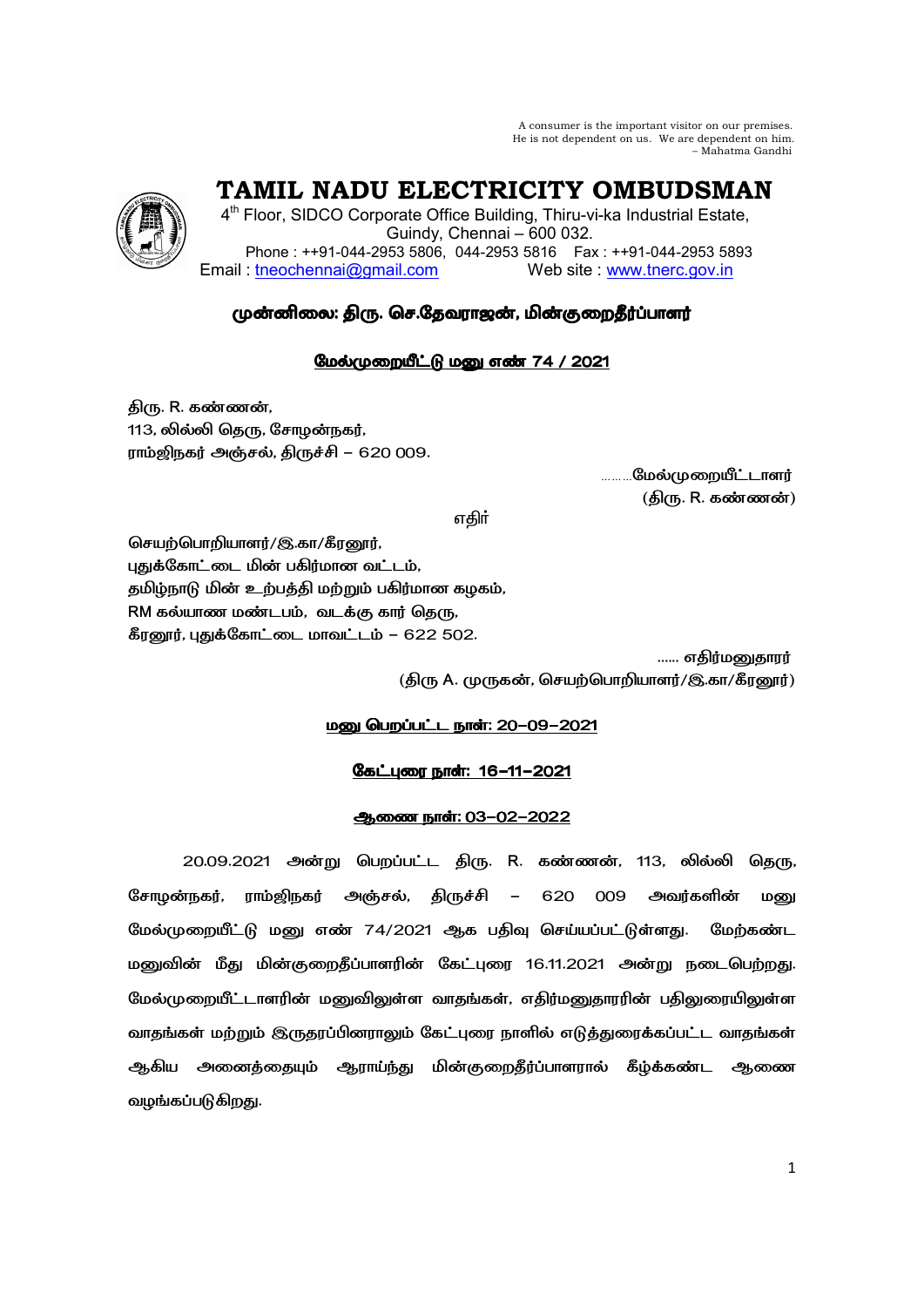#### **ஆ**ணை

## 1. <u>மேல்முறையீட்டாளரின் கோரிக்கை:</u>

விராலிமலைக்கு உட்பட்ட ஈஸ்வரன் கோவில் கிராமத்தில் உள்ள தனது நிலத்திற்கு விவசாய மின் இணைப்பு வேண்டி மேல்முறையீட்டாளர் விண்ணப்பிக்குள்ளார்.

#### 2.0 <u>வழக்கின் சுருக்கம்:</u>

2.1 தனது நிலத்திற்கு விவசாய மின் இணைப்பு வேண்டி உதவி பொறியாளர்/விராலிமலை அவர்களுக்கு விண்ணப்பித்ததாகவும், பின்னர் செயற்பொறியாளர் அவர்களின் ஆலோசனையின் அடிப்படையில் ஆவணங்கள் சமர்ப்பித்ததாகவும் மேல்முறையீட்டாளர் தெரிவித்துள்ளார்.

2.2 தான் பலமுறை செயற்பொறியாளர்/கீரனூர் அவர்களிடம் முறையீடு செய்தும் இது நாள் வரை மின் இணைப்பு வழங்கப்படவில்லை என்பதால் மேல்முறையீட்டாளர் புதுக்கோட்டை மின்பகிர்மான வட்டம், மின் நுகர்வோர் குறைதீர் மன்றத்தை 01.10.2020 அன்று அணுகியுள்ளார்.

2.3 மின் நுகர்வோர் குறைதீர்க்கும் மன்றம், புதுக்கோட்டை மின்பகிர்மான வட்டம் 28.07.2021 அன்று தன்னுடைய ஆணையை அளித்துள்ளது. மன்றம் அளித்த தீர்ப்பில் அதிருப்தியுற்றதால் இந்த மேல்முறையீட்டு மனுவினை மேல்முறையீட்டாளர் மின்குறைதீர்ப்பாளரிடத்தில் சமர்ப்பித்துள்ளார்.

#### 3.0 - <u>மன்றத்தின் தீர்வு:</u>

புதுக்கோட்டை மின்பகிர்மான வட்டம், மின்நுகர்வோர் குறைதீர்க்கும் மன்றம் தன்னுடைய தீர்வை 28.07.2021 நாளிட்ட ஆணையில் தெரிவித்துள்ளது. அந்த ஆணையின் சம்பந்தப்பட்ட பத்தி கீழே கொடுக்கப்பட்டுள்ளது.

#### "<u>மன்றத்தின் தீர்வு</u>:

மனுதாரர் விவசாய மின் இணைப்பு வேண்டி பதிவு எண் 407 நாள் 12.01.1995–ல் பதிவு செய்துள்ளதாகவும் அதற்குண்டான தயார் நிலை பதிவு செய்ய வேண்டி எதிர் மனுதாரர் வழங்கிய அறிவிப்பு கடிதம் பெற்றுக்கொண்டதாகவும், அது தொடர்பாக மனுதாரர் அனைத்து ஆவணங்களையும் வழங்கி விட்டதாகவும்,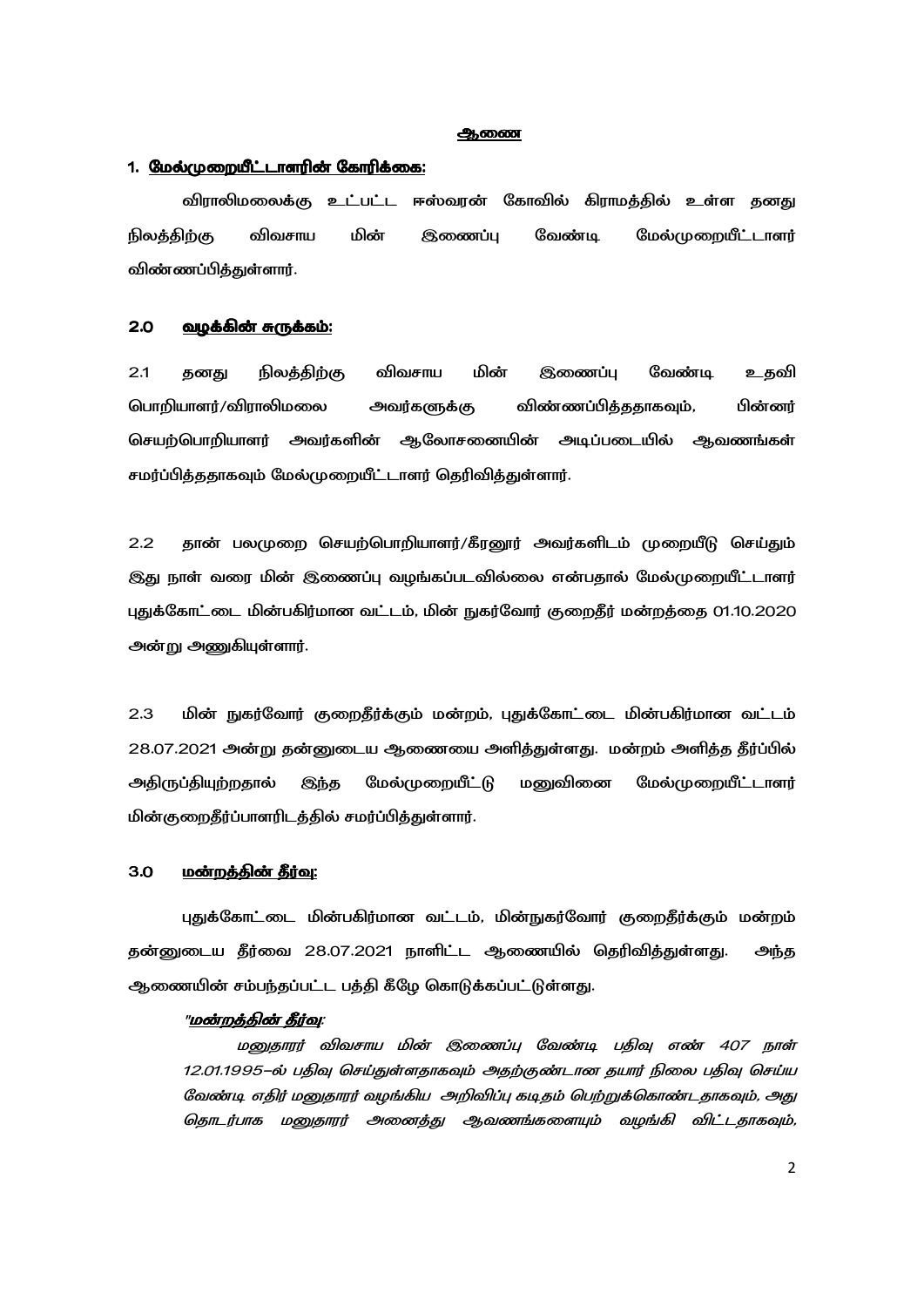அடிப்படையில் தனக்கு ஆவணங்களின் மின் வமங்கப்பட்ட இணைப்பு வழங்கப்படவில்லை எனவும் தெரிவித்தார்கள்.

எதிர்மனுதாரர், மனுதாரருக்கு வழங்கிய தயார் நிலை பதிவு அறிவிப்பு கடிதத்தில் கூறியுள்ளது போல் 3.12.2010 தேதிக்குள் தயார் நிலை பதிவு செய்ய எவ்வித ஆதாரமோ அல்லது கால நீட்டிப்பு வேண்டி மனு செய்ததற்கான ஆதாரமோ இல்லை என்பது வாதங்களின் அடிப்படையிலும் ஆவணங்களின் அடிப்படையில் அறிய முடிகின்றது.

மேலும், CE/P&RC அவர்களின் உத்தரவு Lr.No.SE/REID/EE/RE/AIF.Doc/ D.624/12, dt. 23.06.2021 ஆணையின்படி, எந்தவிதமான கால நீட்டிப்பும் ஐந்து ஆண்டுகளுக்கு பின்னர் செய்ய இயலாத நிலையில், மனுகாரரின் கோரிக்கை ஏற்று தயார் நிலை பதிவு செய்ய இயலாத நிலையில், மனுதாரருக்கு விவசாய மின் இணைப்பு வழங்க விகிமுறைகளின்படி வழிவகையில்லை என நுகர்வோரிடம் தெரிவிக்கப்பட்டது. எனவே இம்மனு மீது மேல்நடவடிக்கை தேவையில்லை எனக்கருதி இத்துடன் முடித்து வைக்கப்படுகிறது."

#### <u>மின்குறைதீர்ப்பாளரின் கேட்புரை:</u> 4.0

மேல்முறையீட்டாளரும்  $4.1$ எதிர்மனுதாரரும் தங்களது தரப்பு வாதங்களை எடுத்துரைப்பதற்கு வசதியாக 16.11.2021 அன்று காணொளி மூலம் கேட்புரை நடத்தப்பட்டது.

 $4.2$ மேல்முறையீட்டாளர் திரு. R. கண்ணன் அவர்கள் கேட்புரை நாளில் கலந்து கொண்டு தன்னுடைய வாதத்தை எடுத்துரைத்தார்.

 $4.3$ எதிர்மனுதாரர் திரு А. (ழருகன், செயற்பொறியாளர்/இ.கா/கீரனூர், புதுக்கோட்டை மின்பகிர்மான வட்டம் அவர்கள் கேட்புரை நாளில் கலந்து கொண்டு தன்னுடைய வாதத்தை எடுத்துரைத்தார்.

மின்குறைதீர்ப்பாளரின் முன்பு சமர்ப்பிக்கப்படும் மனு மேல்முறையீட்டு மனு  $4.4$ என்பதால் மின்குறைதீர்மன்றத்தில் மனுதாரரால் வைக்கப்பட்ட கோரிக்கைகள் சம்மந்தப்பட்ட வாதங்கள் மட்டுமே தீர்விற்கு எடுத்துக் கொள்ளப்படுகிறது. குறைதீர் குறைதீர் மன்றத்தின் நடவடிக்கைகள், மன்றத்தில் சமர்ப்பிக்கப்படாத புதிய நிவாரணங்கள் அல்லது பணியாளர் ஒழுங்கு நடவடிக்கை சம்மந்தப்பட்ட கோரிக்கைகள் முதலியன மின்நுகர்வோர் குறைதீர்க்கும் மன்றம் மற்றும் மின்குறைதீர்ப்பாளருக்கான

 $\overline{3}$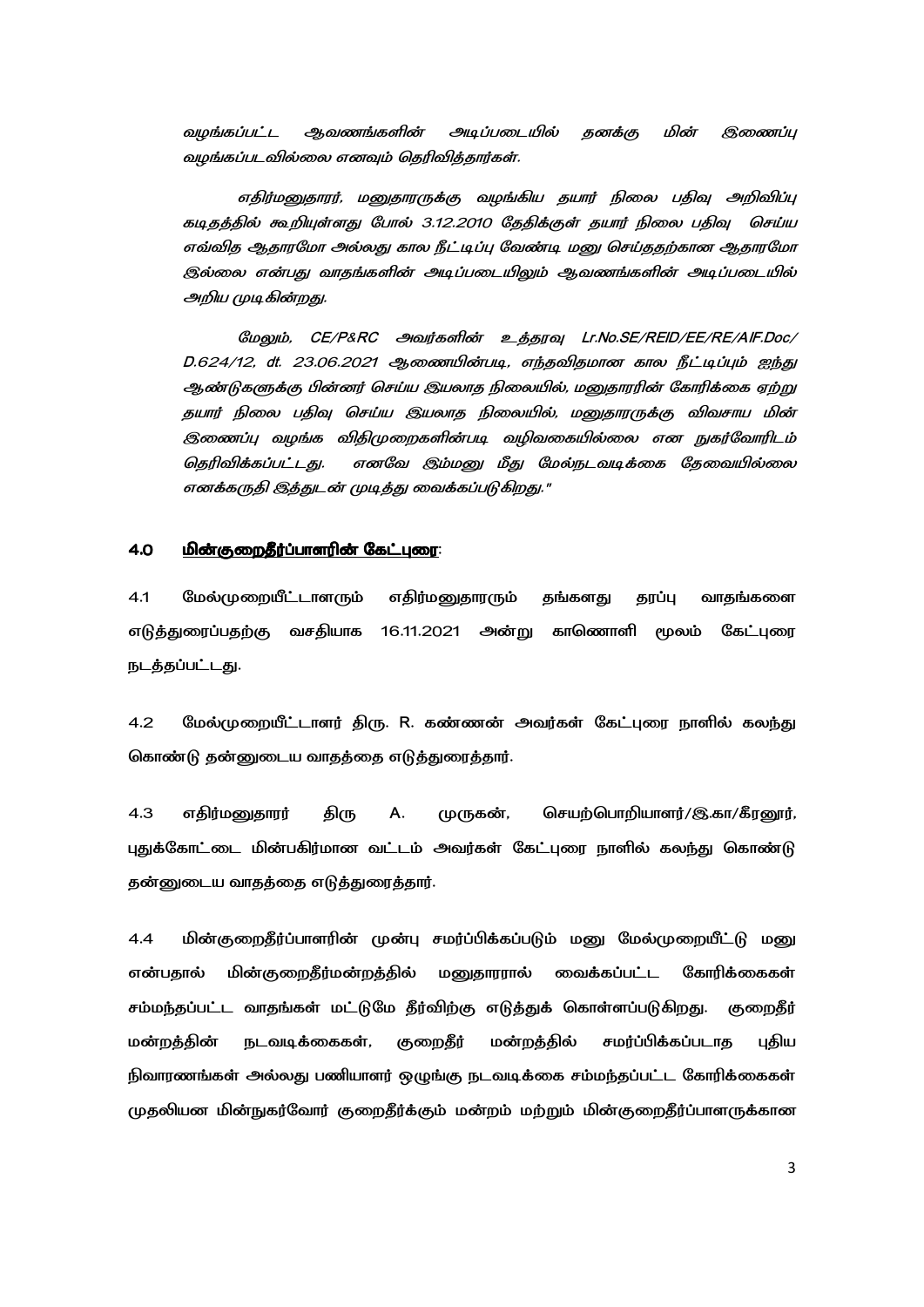ஒழுங்குமுறை விதிகளின்படி படி மின்குறைதீர்ப்பாளரின் தீர்விற்கு எடுத்துக் கொள்ளப்படவில்லை.

#### 5.0 
;X- Z+P Z+P:

5.1 கான் சமர்ப்பிக்க விண்ணப்பக்கிற்கு செயற்பொறியாளர் (இ.ப), கீரனார் அவர்களின் பேரில் மின்மோட்டார் இணைப்பு தயார் நிலை பதிவு செய்ய வேண்டிய ஆவணங்களை அனைத்தும் நேரில் கொடுத்து பதிவு செய்ததாகவும், மேலும் ஆவணங்கள் அடிப்படையில் நிலம் மற்றும் கிணறு உள்ள இடம் (location) செயற்பொறியாளரால் ஆய்வு செய்யப்பட்டதாகவும் மேல்முறையீட்டாளர் கெரிவிக்குள்ளார்.

5.2 எனினும் மின் இணைப்பு வழங்கப்படவில்லை எனவும், எனவே பலமுறை உதவிப்பொறியாளர், விராலிமலை (தெற்கு) அவர்களை அணுகியதாகவும், இதையடுத்து செயற்பொறியாளர், கீரனூர் அவர்களிடம் முறையீடு செய்ததாகவும், தனது எதிரிலேயே கீரனூர் அலுவலகம் மற்றும் விராலிமலை அலுவலகத்தில் ஆவணங்களை எடுக்க முயன்றும் கிடைக்கவில்லை எனவும், பின் தேடி எடுத்து தயார்நிலை கடிதம் (Rediness Report) அனுப்புவதாக கூறியதாகவும், ஆனால் பலமுறை தொடர்பு கொண்டபோது ஆவணங்கள் கிடைக்கவில்லை எனக்கூறி விட்டதாக மேல்முறையீட்டாளர் தெரிவித்துள்ளார்.

5.3 எனவே தலைவர், தமிழ்நாடு மின்உற்பத்தி மற்றும் பகிர்மான கழகம் சென்னை அவர்களுக்கு இருமுறை 20.02.2016 மற்றும் 30.10.2020–இல் விண்ணப்பித்ததாகவும் அவைகளின் அடிப்படையில் விராலிமலை (தெற்கு) நேரில் வரச்சொல்லி விளக்கங்கள் கேட்ட போது தனது விண்ணப்பமும் ஆவணங்களும் கிடைக்கப் பெறவில்லை என கூறியதாக மேல்முறையீட்டாளர் தெரிவித்துள்ளார்.

5.4 இந்நிலையில் தலைவர், புதுக்கோட்டை/மின் நுகர்வோர் குறைதீர்மன்றம் அவர்களுக்கு 01.10.2020–இல் விண்ணப்பித்ததாகவும், குறைதீர்க்கும் மன்றம் கூட்டம் 14.07.2021–ல் நடைபெற்றதாகவும், மன்றத்தில் தனது விண்ணப்பங்கள் கிடைக்கப் பெறாமை பற்றிய பலமுறை முறையீடு செய்து முன்கூட்டியே கொடுத்துள்ள 10 ஆவணங்களின் உண்மை நகல்களை அவரிடம் சமர்ப்பித்ததாகவும், எனவே இந்த ஆவணங்களை கொண்டு மின் இணைப்பு வழங்க ஏற்றுக் கொள்வதாக பொறியாளர்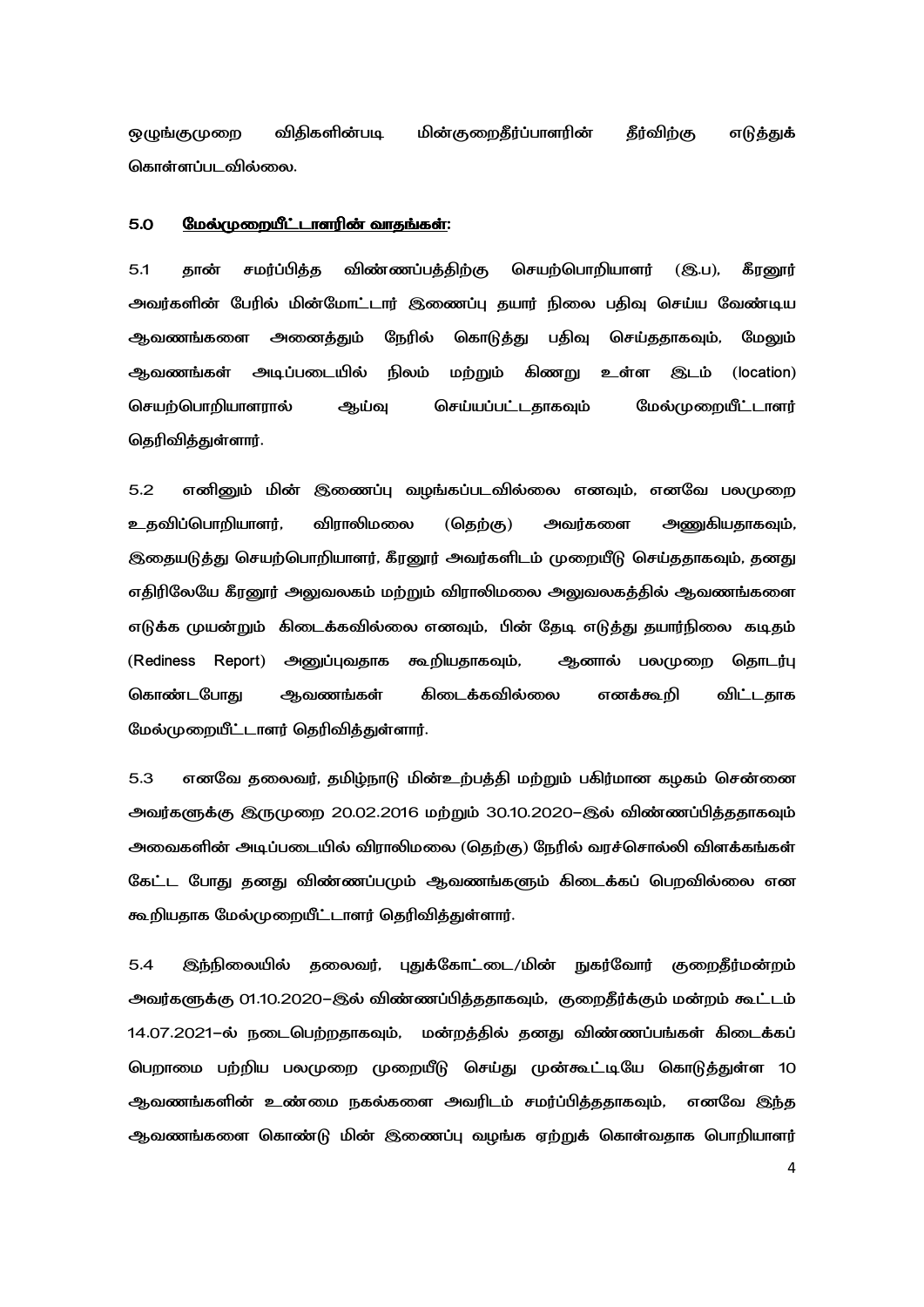திரு.த.செந்தில்குமார் (மன்ற தலைவர்) மற்றும் திருமதி D.லதாஉத்தமன் (உறுப்பினர்) உறுதி அளித்ததாகவும், ஆனால் ஐந்து ஆண்டுகளுக்கு மேல் ஆனதால் மின் இணைப்பு வழங்க அவர்களுக்கு அதிகாரம் இல்லை என்று கூறியதால் மேல்முறையீடு செய்யுமாறு கூறியதாக மேல்முறையீட்டாளர் தெரிவித்துள்ளார்.

5.5 குறைதீர்க்கும் மன்றத்தின் தீர்ப்பு ஆணையினை 11.09.2021–இல் அஞ்சல் தபாலில் பெற்று ஆனால் குறிப்பிட்டுள்ள காரணங்கள் ஏற்றுக்கொள்ளக்கூடியதாக இல்லை எனவும், ஆணை கடிதத்தில் "தயார் பதிவு செய்ய கடிதத்தில் கூறி உள்ளதுபோல் O3.12.2010–தேதிக்குள் தயார்நிலை பதிவு செய்ததாக எவ்வித ஆதாரம் <u>இல்லை"</u> என்று கூறி முடித்துள்ளதாகவும் ஆனால் தமிழ்நாடு அரசு மேலும் ஒருமாத கால நீட்டிப்பு வழங்கியது என்பதை அவர்கள் தெரிந்து இருக்கவில்லை எனவும் மேல்முறையீட்டாளர் தெரிவித்துள்ளார்.

5.6 கனது விண்ணப்பம் மற்றும் ஆவணங்களை அலுவலகக்கில் கிடைக்கப் பெறாமையால் தவறான காரணங்கள் கூறி மின் இணைப்பு வழங்குதலை தவிர்ப்பதாகவும், எனவே தாங்கள் தயவுசெய்து உண்மையினை அறிந்து மின் இணைப்பு வழங்க ஆணையிடுமாறு மேல்முறையீட்டாளர் கேட்டுக் கொண்டுள்ளார்.

#### 6.0 <u>எதிர்மனுதாரரின் வாதங்கள்</u>:

6.1 திரு.R.கண்ணண், 113, லில்லி தெரு, சோழன் நகர், ராம்ஜி நகர் (S.O), திருச்சி அவர்கள் உதவி மின்பொறியாளர்/இயக்குதலும் காத்தலும்/ தெற்கு / விராலிமலை பிரிவிற்கு உட்பட்ட ஈஸ்வரன் கோவில் கிராமத்தில் உள்ள நிலத்திற்கு விவசாய மின்னிணைப்பு வேண்டி சமர்ப்பித்த விண்ணப்பம் பதிவு எண் 407 நாள் 12.01.1995–ல் பதிவு செய்யப்பட்டதாக எதிர்மனுதாரர் தெரிவித்துள்ளார்.

6.2 அதற்கு கடித எண் செயற்பொறியாளர்/இ,கா/கீரனூர்/தொ.நு.உ/ <u>அ.எண்.711/2020 நாள்:28.10.2010 கடிதம் வாயிலாக, தயார் நிலை 03.12.2010–க்குள்</u> பதிவு செய்திட அறிவுப்பு கடிதம் வழங்கப்பட்டதாகவும், மேலும் அறிவுப்பு கடிதத்தில் கூறியுள்ளது போல் மனுதாரர் காலநீட்டிப்பு வேண்டி எவ்வித மனுவும் 03.12.2010–க்குள் வழங்கவில்லை எனவும் எதிர்மனுதாரர் தெரிவித்துள்ளார்.

5 6.3 மனுதாரர் செயற்பொறியாளர்/இயக்குதலும் காத்தலும்/ கீரனூர் அவர்கள் வழங்கிய அறிவுப்புக் கடிதத்தை பெற்றுக்கொண்டதாகவும், அது தொடர்பாக மனுதாரர்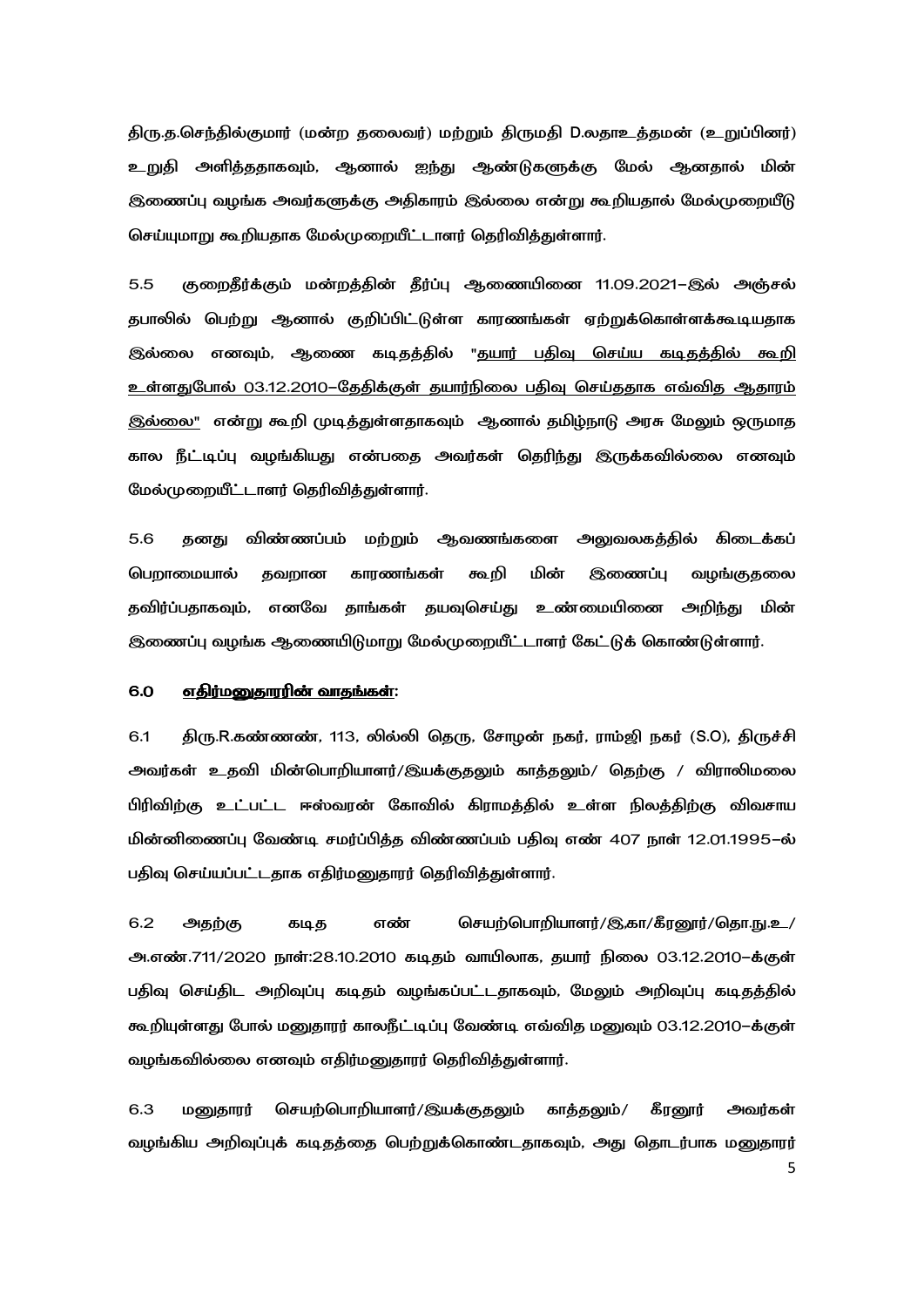அனைத்து அவணங்களையும் வழங்கிவிட்டதாகவும், வழங்கப்பட்ட ஆவணங்களின் அடிப்படையில் கனக்கு மின்னிணைப்பு வழங்கப்படவில்லை எனவும் தெரிவித்துள்ளதாக எதிர்மனுதாரர் தெரிவித்துள்ளார்.

6.4 ஆனால் மனுதாரருக்கு வழங்கிய தயார்நிலை பதிவு அறிவிப்பு கடிதத்தில் கூறியுள்ளதுபோல் 03.12.2010 தேதிக்குள் தயார்நிலை பதிவு செய்ய எவ்வித ஆதாரமோ அல்லது காலநீட்டிப்பு வேண்டி மனு செய்ததற்கான ஆதாரமோ இல்லை என எதிர்மனுதாரர் தெரிவித்துள்ளார்.

6.5 மேலும் CE/P&RC அவர்களின் உத்தரவு Lr.No.SE/REID/EE/RE/AIF.Doc/ D.624/12, dt. 23.06.2012 ஆணையின்படி, எந்தவிதமான கால நீட்டிப்பும் ஐந்து ஆண்டுகளுக்கு பின்னர் செய்ய இயலாத நிலையில், மனுதாரரின் கோரிக்கையை ஏற்று தயார் நிலை பதிவு செய்ய இயலா நிலையில் மனுதாரருக்கு விவசாய மின்னிணைப்பு வழங்க விகிமுறைகளின்படி படி வழிவகை இல்லை எனவும், எனவே மனுதாரரின் மேல்முறையீட்டு மனுவினை தள்ளுபடி செய்ய உத்தரவிடுமாறு எதிர்மனுதாரர் தெரிவித்துள்ளார்.

### 7.0 <u>மின் குறைதீர்ப்பாளரின் தீர்வு</u>:

7.1 இருதரப்பு வாதங்கள் மற்றும் சமர்ப்பிக்கப்பட்ட ஆவணங்கள் ஆகியவற்றை ஆராய்ந்து கீழ்க்கண்டவாறு தீர்வு செய்யப்படுகிறது.

7.2 மேல்முறையீட்டாளர் புதிய விவசாய மின் இணைப்பு வேண்டி பதிவு செய்யப்பட்ட விண்ணப்பத்தின்பேரில் தயார் நிலை பதிவு செய்யும்படி 28.10.2010 தேதியிட்ட கடிதம் பெற்றதாகவும், அதன்பொருட்டு அனைத்து ஆவணங்களையும் நேரில் கொடுத்ததாகவும், ஆவணங்களின் அடிப்படையில் செயற்பொறியாளர் களஆய்வு செய்யப்பட்தாகவும் தெரிவித்துள்ளார். ஆனால் மின் இணைப்பு வழங்காததால் உதவி பொறியாளர்/விராலிமலை (தெற்கு) மற்றும் செயற்பொறியாளர்/கீரனூர் அவர்களிடம் முறையிட்டதாகவும், தான் சமர்ப்பித்த ஆவணங்கள் அலுவலகத்தில் தேடி கிடைக்கவில்லையென எதிர்மனுதாரர் தெரிவித்ததாக மேல்முறையீட்டாளர் தெரிவித்துள்ளார். இந்நிலையில் மின் நுகர்வோர் குறைதீர் மன்றத்தில் மனு கொடுத்ததாகவும், தயார் நிலை பதிவு செய்ததாக ஆதாரம் இல்லையெனவும், அறிவிப்பு வழங்கி ஐந்து ஆண்டுகள் முடிந்து விட்டதனால் மின்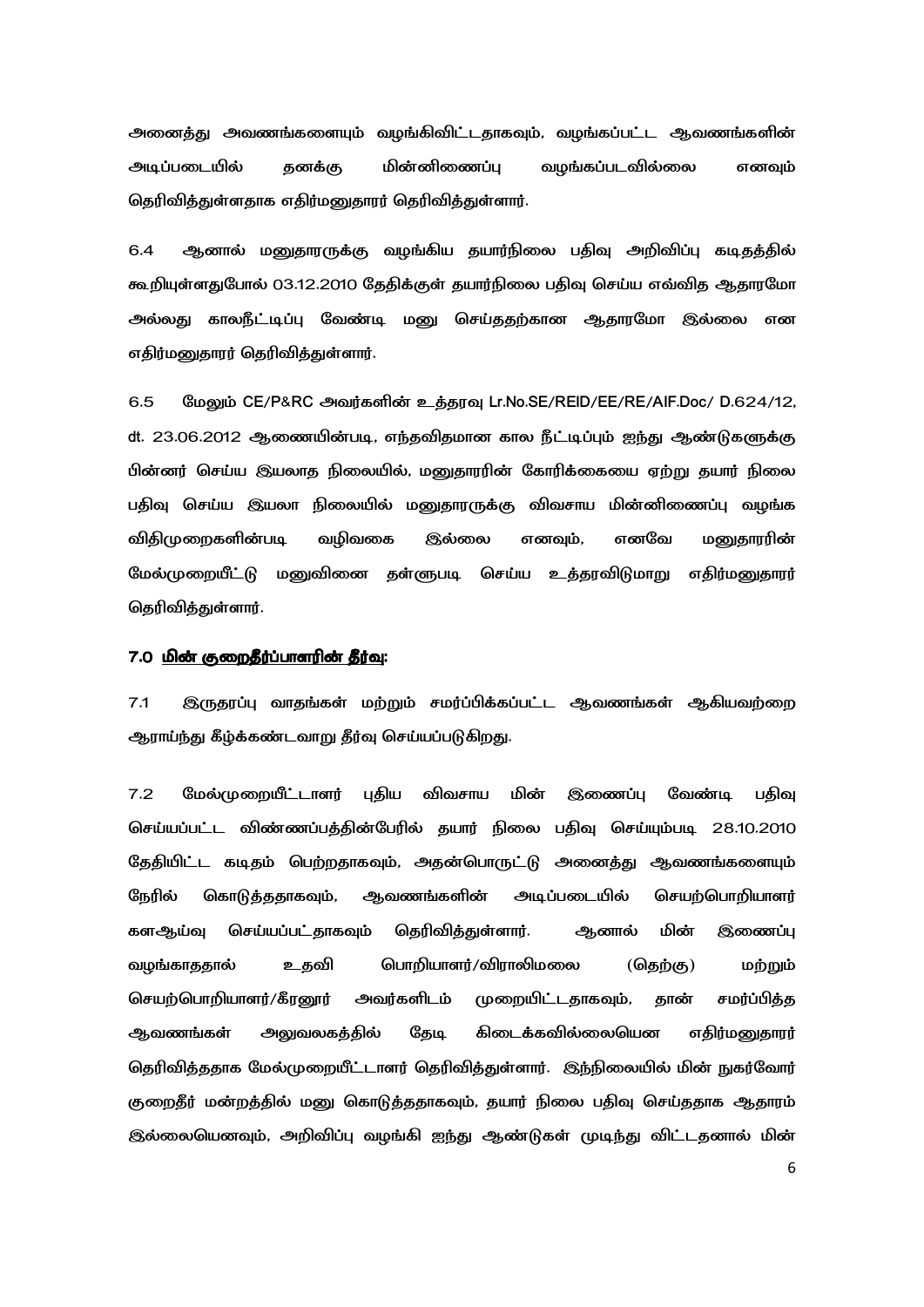இணைப்பு வழங்க இயலாதென ஆணை பிறப்பித்துள்ளதாக மேல்முறையீட்டாளர் தெரிவித்துள்ளார்.

7.3 மேல்முறையீட்டாளர் திரு.கண்ணன் அவர்கள் ூவர்கள் விவசாய மின் இணைப்பு வேண்டி விண்ணப்பம் பதிவு எண் 407, நாள் 12.01.1995–இல் பதிவு செய்யப்பட்டதாகவும், 28.10.2010 நாளிட்ட கடிகம் வாயிலாக கயார் நிலை 03.12.2010-க்குள் பதிவு செய்திட அறிவிப்பு கடிதம் வழங்கப்பட்டதாகவும், தயார் நிலை பதிவு அறிவிப்பு கடிதத்தில் கூறியுள்ளபடி 03.12.2010 தேதிக்குள் தயார் நிலை பதிவு செய்ததாக எவ்வித ஆதாரமோ அல்லது காலநீட்டிப்பு வேண்டி மனு செய்ததற்கான ஆதாரமோ இல்லையென எதிர்மனுதாரர் தெரிவித்துள்ளார். மேலும் உரிமம்தாரர் CE/P&RC அவர்களின் ஆணையின்படி தயார் நிலை பதிவு செய்ய 90 days + 5 years கால அவகாசம் தரலாமென எதிர்மனுதாரர் தெரிவித்துள்ளார். தயார் நிலை பதிவு செய்ய அறிவிப்பு செய்து அனுப்பிய கடிதம் 5 வருடம் 90 நாட்கள் காலகெடு முடிவடைந்த நிலையில் தயார் நிலை பதிவு செய்யாத விவசாய விண்ணப்பத்தை ரத்து செய்யப்பட்டதாக எவ்வித கடிதமும் அனுப்பப்பட்டதற்கான ஆதாரம் தங்களிடம் இல்லையென எதிர்மனுதாரர் தெரிவித்துள்ளார்.

7.4 தயார் நிலை பதிவு செய்ய அனுமதிக்கப்பட்டுள்ள காலக்கெடு சம்பந்தமாக தலைமை பொறியாளர் திட்டமிடல் அவர்களின் 20.09.2009 நாளிட்ட சுற்றறிக்கை கடிகக்கில் கூறப்பட்டுள்ள கேவையான பக்கிகளின் உண்மை நகல் கீமே கொடுக்கப்பட்டுள்ளது.

*"1. In cases of delay in reporting readiness of agricultural applications even beyond the extended period of one year, extension of time may be given to the original applicant/ legal heirs, as the case may be for entering readiness upto 5 years from the date of expiry of 90 days notice period once the party has attained the normal seniority. However, this should not be applicable to purchaser of the land who purchases the land after expiry of 90 days notice.* 

*2. The applications which were kept pending (except court case/ dispute case after completing 5 years from the date of expiry of 90 days notice period may be cancelled and intimated to the applicant.* 

*3. Cancelled applications need not be revoked.* 

*4. Applicants whose applications released / readiness entered, but supply was not availed due to court case / dispute supply may be effected without any time limit, if the case is ended in favour of the applicant on priority. The receipt of this letter may be acknowledged."*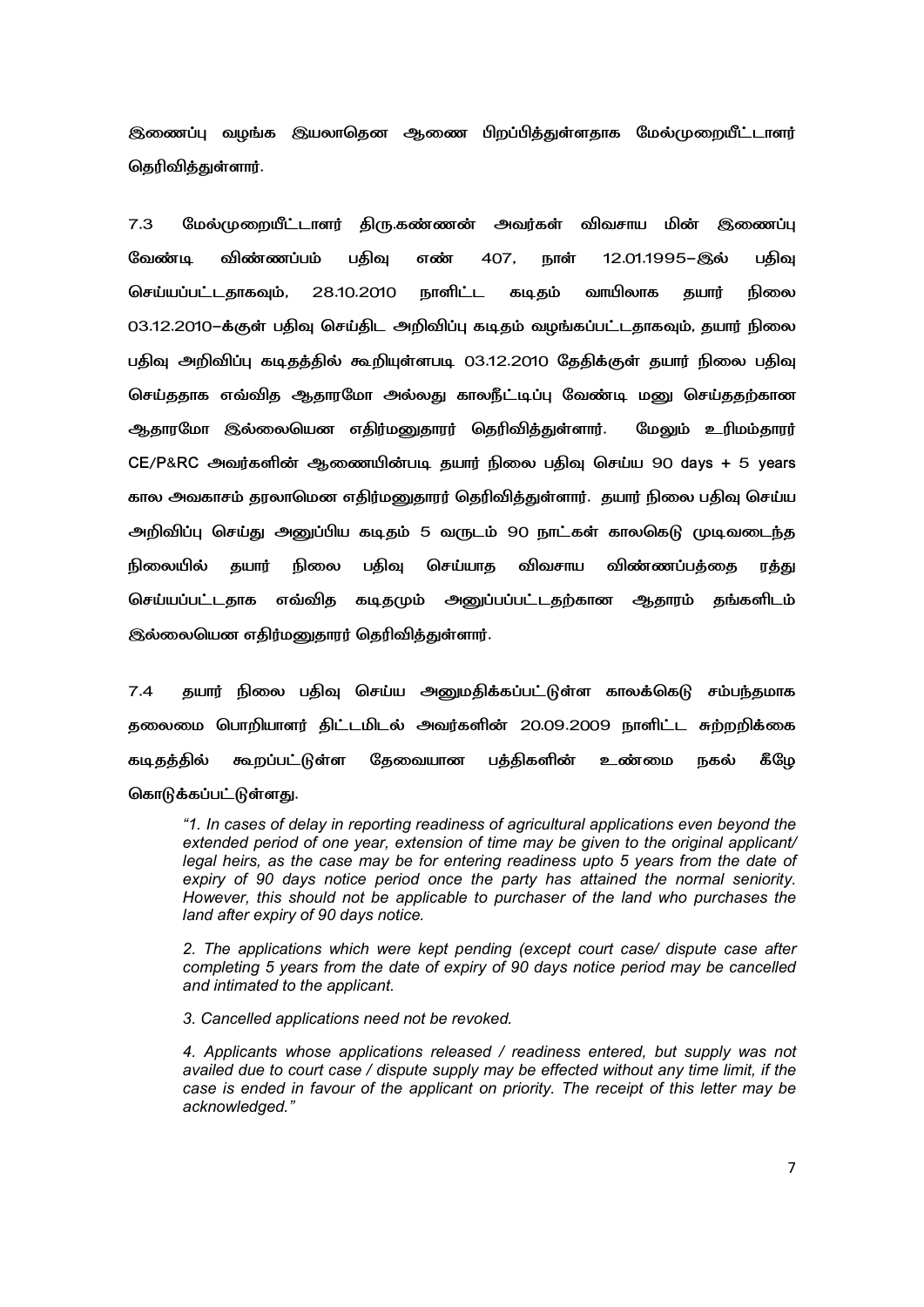$7.5$ மேற்கண்ட ஆணையினை கூா்ந்து படிக்கும்போது நாம் அறிவது, ஒரு விவசாய மின் இணைப்பு வேண்டும் விண்ணப்பகாரா் கன்னுடைய கயாா் நிலையை பகிவு செய்யாக பட்சக்கில் 90 நாட்கள் அறிவிப்பு கடிதம் கொடுக்கப்பட்டு 5 வருடங்கள் கழிந்த விவசாய விண்ணப்பங்கள் ரத்து செய்யப்பட வேண்டும் என்றும் அவ்வாறு ரத்து செய்த விவரம் விண்ணப்பதாரருக்கு தெரிவிக்கப்பட வேண்டும் என்றும் தெரிகிறது. இவ்வழக்கில் மேல்முறையீட்டாளரின் விவசாய விண்ணப்பம் ரத்து செய்யப்பட்டதாகவோ, செய்யப்பட்டதாக மேல்முறையீட்டாளருக்கு அவ்வாறு ரத்து கெரிவிக்ககாகவோ எந்தவொரு <u> ஆவணமும்</u> எகிர்மனுகாரரால் சமா்ப்பிக்கப்படவில்லை. இந்நிலையில் மேல்முறையீட்டாளரின் விண்ணப்பம் ரத்து செய்யப்பட்டதாகக் கருதமுடியாது. எனவே மீண்டும் ஒரு வாய்ப்பு கொடுத்து புதியதாக தயார் நிலை அறிவிக்கை கொடுத்து விவசாய மின் இணைப்பு வேண்டும் மேல்முறையீட்டாளருக்கு தற்போது நடைமுறையிலுள்ள தமிழ்நாடு மின்சார ஒமுங்குமுறை ஆணைய விதிகளின் படி தேவைப்படும் ஆவணங்களை பெற்றுக் கொண்டு விண்ணப்ப பதிவு எண் 194/19.07.1997-க்கு மின் இணைப்பு வழங்குமாறு தீர்வு செய்கிறேன்.

 $7.6$ மேலம். கயார்நிலை ெய்ற்றவடனேயே கேவையான/கீம்க்கண்ட கடிகம் அனைத்து ஆவணங்களும் கொடுத்துவிட்டதாக தெரிவித்துள்ளார்.

- 1. விவசாய மின் இணைப்பிற்கான படிவம்
- 2. விவசாய படிவம் 2
- 3. வட்டாட்சியர் சான்று
- 4. கணினி பட்டா உட்பிரிவு சான்று
- 5. நிலம், கிணறு வரைபடம்
- 6. நில ஆவண பட்டா
- 7. நிலவரி ரசீது
- 8. கிணறு மற்றும் நிலம் நான்கு எல்லைகள்
- 9. கிராம நிர்வாக அலுவலரின் அடங்கல்
- 10. நிலத்தின் கிரைய பத்திரம்

இவ்வாவணங்களில் பெரும்பாலானவை 10/2010 முதல் 12/2010 வரையிலான தயார் நிலை அறிவிப்புக்கு ஒட்டிய காலத்தில் பெறப்பட்டதும் அறிய முடிகிறது. இவற்றை மின்குறைதீர்ப்பாளர் முன் நகலாகவும் சமர்ப்பித்துள்ளார். இவற்றை அடிப்படையாகக் கொண்டு செயற்பொறியாளர் கள ஆய்வு செய்ததாகவும், ஆனால் மின் இணைப்பு கொடுக்காததால் எதிர்மனுதாரர் அலுவலகத்தில் முறையீடு செய்த பிறகு தங்கள் அலுவலகத்தில் மேற்படி ஆவணங்கள் இல்லையெனவும் தெரிவித்ததால் உரிமம்தாரரின் தமிழ்நாடு மின் உற்பத்தி மற்றும் பகிர்மான கழகத்தின் தலைவரிடம் 19.02.2016 நாளிட்ட கடிதம் வாயிலாக மனு சமர்ப்பிக்கதாகவும் அதன் பிறகும் தங்கள்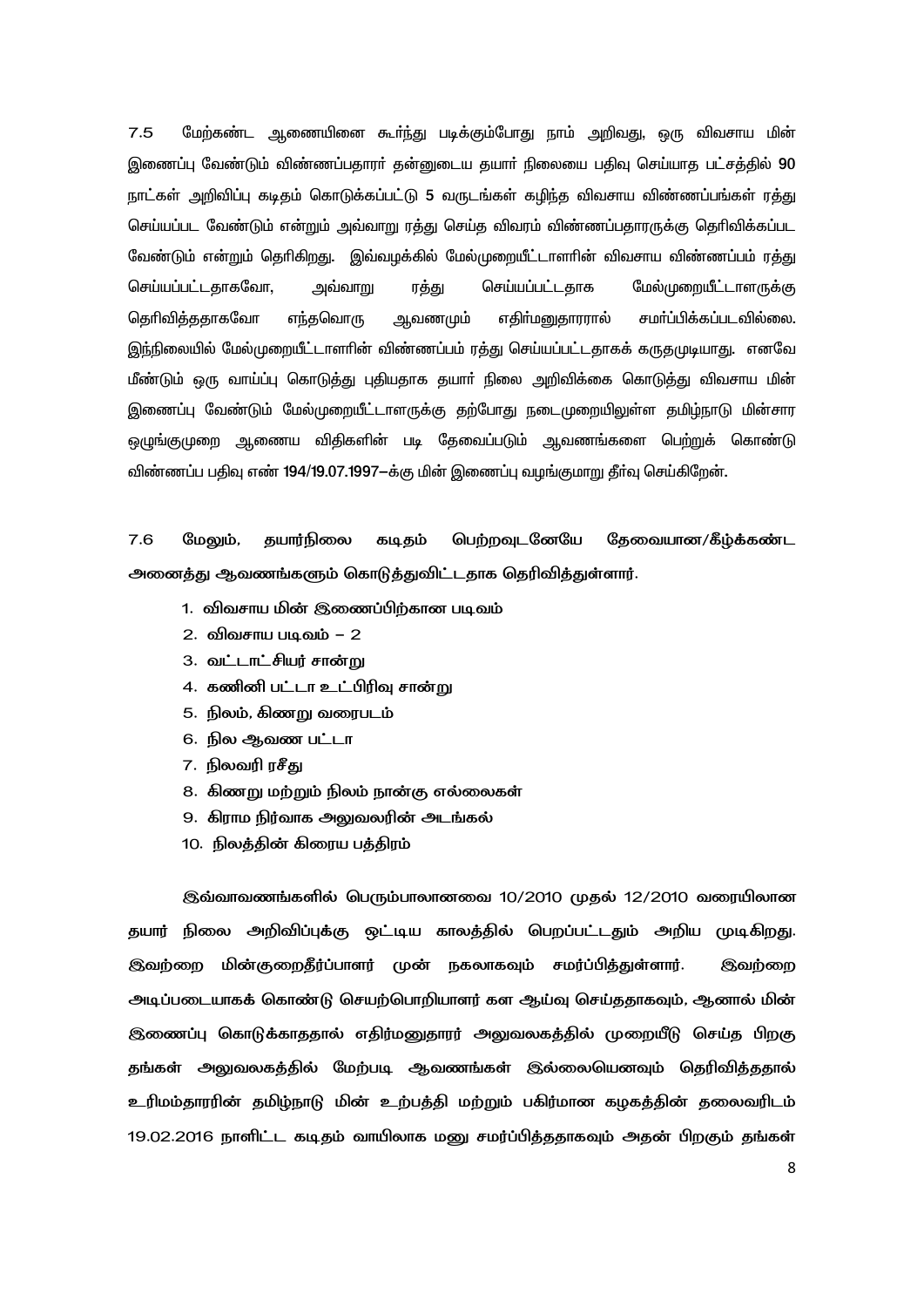ூலுவலகத்தில் தேடிவிட்டு மேற்படி ஆவணங்கள் கிடைக்கவில்லையென எதிர்மனுதாரர் தெரிவித்ததாக மேல்முறையீட்டாளர் தெரிவித்துள்ளார். மேல்முறையீட்டாளரின் மனுவிற்கு எழுத்து பூர்வமான பதிலும் எதிர்மனுதாரர் தரவில்லை. மேற்கண்ட ஆவணங்களை மேல்முறையீட்டாளர் சமர்ப்பித்ததற்கான ஆதாரங்கள் இல்லையென தெரிவிக்கும் எதிர்மனுதாரர் தயார் நிலை கடிதம் கொடுத்து 5 வருடம் + 90 நாட்கள் காலக்கெடு முடிந்தபின் உரிமம்தாரரின் 20.09.2009 நாளிட்ட சுற்றறிக்கை அறிவுறுத்தல் கடிதத்தில் கூறியுள்ளபடி மேல்முறையீட்டாளரின் விவசாய விண்ணப்பம் ரத்து செய்யப்பட்டு மேல்முறையீட்டாளருக்கு தெரிவிக்கப்பட்டதாக தங்கள் அலுவலகத்தில் ஆதார ஆவணம் எதுவுமில்லையென்று தெரிவித்துள்ளார். அதாவது 20.09.2009 சுற்றறிக்கையின்படி மேல்முறையீட்டாளரின் விவசாய விண்ணப்பம் ரத்து செய்து மேல்முறையீட்டாளருக்கு தெரிவிக்கப்படவில்லையென அறியமுடிகிறது. 1995–இல் பதிவு செய்யப்பட்ட விண்ணப்பம் கயார்நிலை பதிவு செய்ய அறிவிப்பு கடிதம் 2010–இல் வழங்கி பதினொன்று வருடங்கள் கழிந்த நிலையிலும் மேல்முறையீட்டாளரின் விண்ணப்பம் ரத்து செய்யப்படவில்லையென அறியமுடிகிறது. அதாவது மேல்முறையீட்டாளர் சமர்ப்பித்த ஆவணங்களும் இல்லை, விவசாய விண்ணப்பம் ரத்து செய்ததற்கான ஆதாரமும் இல்லை. விண்ணப்பம் பதிவு செய்து 26 வருடங்கள் கழிந்து விண்ணப்பம் ரத்து செய்யப்படாத நிலையில் தற்போது மேல்முறையீட்டாளருக்கு விவசாய மின் இணைப்பு வழங்க மறுப்பது ஏற்கமுடியாது. 26 வருடங்கள் கழித்து மறுபடியும் புதிய விவசாய விண்ணப்பம் பதிவு செய்யவேண்டுமெனில் தற்போதிலிருந்து மேலும் சுமார் 15 வருடங்கள் மேல்முறையீட்டளார் இலவச மின் இணைப்பு பெற காத்திருக்க வேண்டிய நிலை ஏற்படும். இத்தகைய நடவடிக்கை சாதாரண விவசாயிக்கு இழைக்கப்படும் அநீதியாகும்.

# 8.0 <u>முடிவுரை</u>:

8.1 பத்தி 7–இல் உள்ள தீர்வின்படி புதியதாக தயார்நிலை அறிவிக்கை கொடுத்து தற்போது நடைமுறையிலுள்ள தமிழ்நாடு ஒழுங்குமுறை ஆணைய விதிகளின்படி தேவைப்படும் ஆவணங்களை பெற்றுக்கொண்டு விண்ணப்ப பதிவு எண் 407/12.01.1995–க்கு விவசாய மின் இணைப்பு மேல்முறையீட்டாளருக்கு வழங்குமாறு தீர்வு செய்கிறேன். மேல்முறையீட்டாளர் ஆவணங்களை சமர்ப்பித்த தேதியிலிருந்து 30 நாட்களுக்குள் மின் இணைப்பு வழங்குமாறு ஆணையிடுகிறேன்.